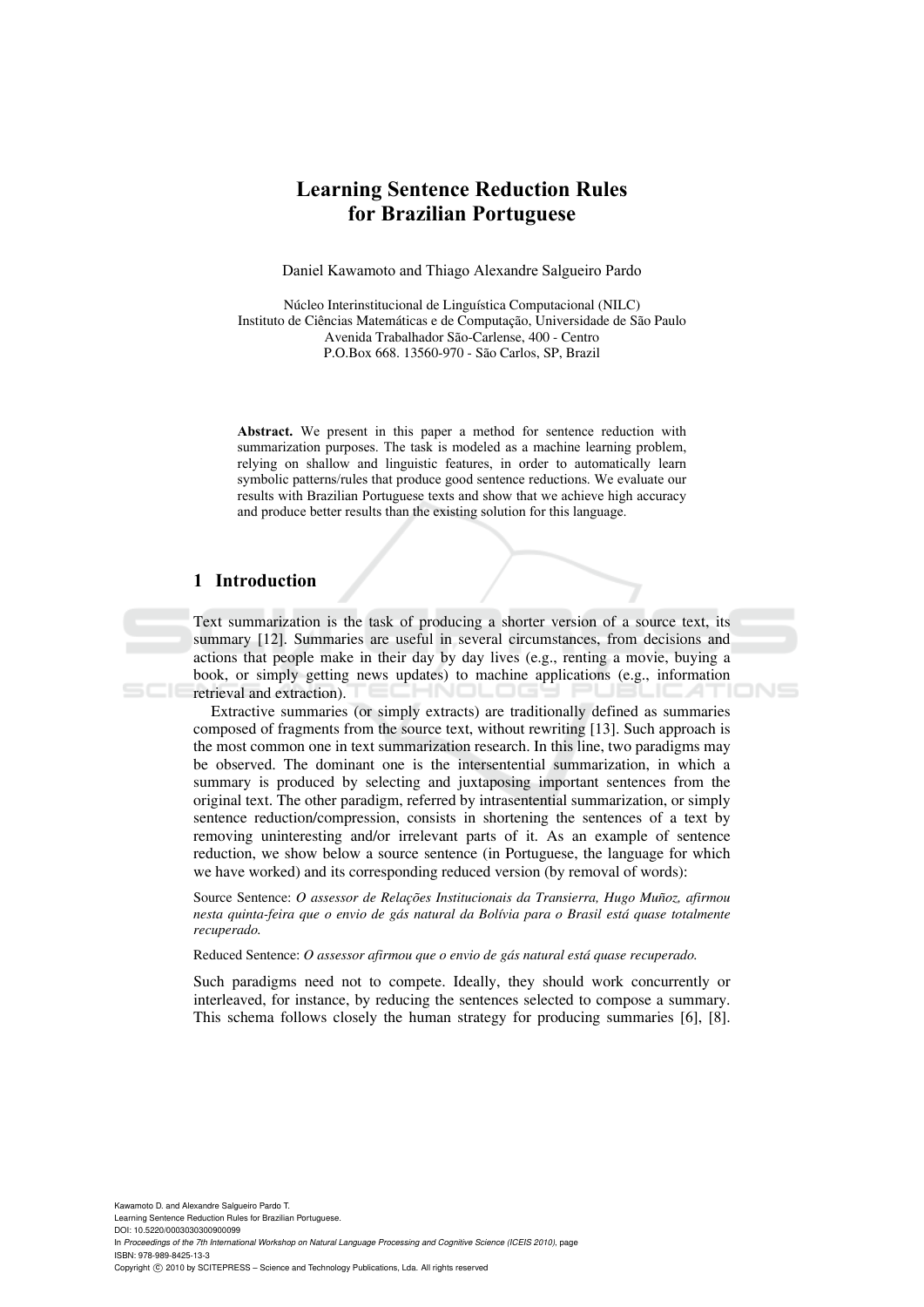Sentence reduction is also useful for several other tasks, e.g., subtitle generation (where sentence size is limited by market standards and human ability to read what is being shown at some specific speed), mobile applications (where screen size is generally very small), and sentence simplification (for poor literacy readers and people with medical limitations – aphasia and dyslexia, for example).

Although sentence reduction with summarization purposes is a very interesting and important task, few works have dealt with it. Its challenge resides in the fact that such process must observe (i) the grammaticality of the resulting sentence, (ii) the text focus, guaranteeing that the important concepts of the text are not omitted, and (iii) the sentence context, in order to produce coherent and cohesive summaries. For Portuguese, the scenario is even worse, since there is only one known work in the area  $[19]$ .

Sentence reduction for summarization is the focus of this paper. We model the task as a machine learning problem and apply it for Brazilian Portuguese texts. We rely on shallow (positional and distributional) and linguistic (morphosyntactic, syntactic and semantic) features to capture the relevance of the words in a sentence. Our purpose is to automatically learn symbolic patterns/rules that produce good sentence reductions. We evaluate our results and show that we achieve high accuracy and produce better results than the existing solution for Brazilian Portuguese.

The rest of the paper is organized as follows. Section 2 presents some relevant related work. The method we propose for sentence reduction and its development are presented and discussed in Section 3. We report our evaluation and the obtained results in Section 4. Some final remarks are shown in Section 5.

# 2 Related Work

Jing [7] presents one of the pioneering and most important works on sentence reduction. She uses several knowledge sources to determine whether a part of the sentence (words, phrases, and clauses) must be removed. The decision relies on syntactic and semantic clues (determining which syntactic components and verb arguments are grammatically obligatory), contextual information (how important each part of the text is in relation to the topic of the text, which is computed based on the relations that exist among each part and the rest of the text – using Wordnet and morphological relations), and corpus evidence (which gives probabilities of removing some part of the text given its surrounding context). Lin and McKeown [10] continue the above work by incorporating sentence combination functionality to their system. Given two reduced sentences, they implement combination operators that work over the syntactic trees of the sentences, producing a single tree that must be linguistically realized.

Knight and Marcu [9] use corpora composed of original texts and their abstracts to train a statistical model and a decision-based model to perform sentence reduction. The statistical model follows the recent machine translation trend, i.e., it represents the task of sentence reduction as a noisy-channel framework, which codifies how an original sentence may generate a reduced sentence. The decision-based model use shift-reduce parsing paradigm to perform the same task. Syntactical information guides both models. Daumé III and Marcu [4] extend the above work by enabling the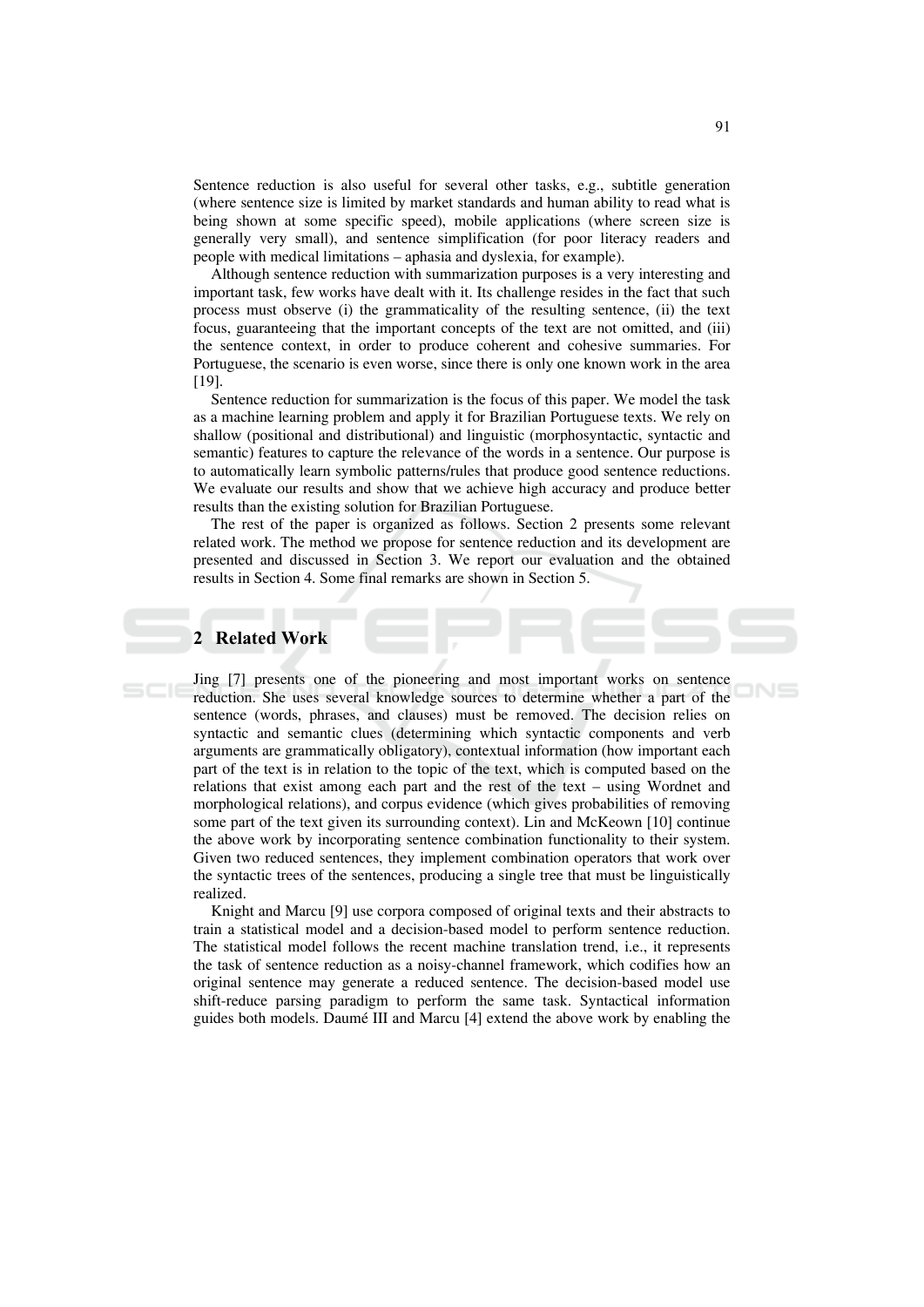models to process complete documents instead of only sentences. They incorporate in the model discourse relations from RST (Rhetorical Structure Theory) [14] over text segments to help determining which segments are more important and, therefore, which ones (already reduced or not) may be deleted from the text. More recently, Turner and Charniak [21] try to improve Knight and Marcu noisy-channel model by revisiting some model decisions. Nguyen et al. [16], on the other hand, use SVMs [23] to codify a set of features and the decision on which operations of the shiftreduce parsing to apply. Their feature set includes the syntactical information used by Knight and Marcu and semantic features: the named entities types of each word, whether each word is a head word or not, and whether each word has relationships with other words. Unno et al. [22] also extend Knight and Marcu work by considering maximum entropy models, using other features as depth of words in the syntactic tree and the own words.

In another line, Clarke and Lapata [2] model the problem of sentence reduction as an optimization problem. They encode decision variables and constraints in the model that try to guarantee the grammaticality of the reduced sentence and the removal of unimportant parts of it. The problem is solved by an integer programming approach. Still in a different line, Cordeiro et al. [3] model the problem through Inductive Logic Programming, where the alignment between paraphrases of the similar sentences is the basis for extracting relevant information and training the model.

Most of the above works are based on Jing and McKeown previous work [8] on corpus annotation and study of the phenomenon of summary decomposition, i.e., how the summary parts come from the corresponding source text. They identify several rewriting operations, including those that account for sentence reduction. Similar studies were conducted at [5] and [15]. All these works try to automate the task of aligning parts of the summary with the original parts in the corresponding text by using Hidden Markov Models and statistical alignment models.

To the best of our knowledge, GistSumm (GIST SUMMarizer) is the only approach for the task of sentence reduction for Brazilian Portuguese language [19]. In this system, sentence reduction is carried out by simply removing all the stopwords from the sentences, which consists in an overly simplistic solution.

ONS

Differently from previous works, in this paper we aim at learning symbolic wordbased patterns/rules for sentence reduction. We present our approach in the next section.

## 3 Our Method

 $5C$ 

In the next subsection we report the annotation of a corpus of news texts in Brazilian Portuguese, which is the basis for this work. Then we present how we modeled the task of sentence reduction as a machine learning problem.

#### $3.1$ **Corpus Annotation**

Initially, in order to have available data for our proposal, we proceeded to a corpus annotation task.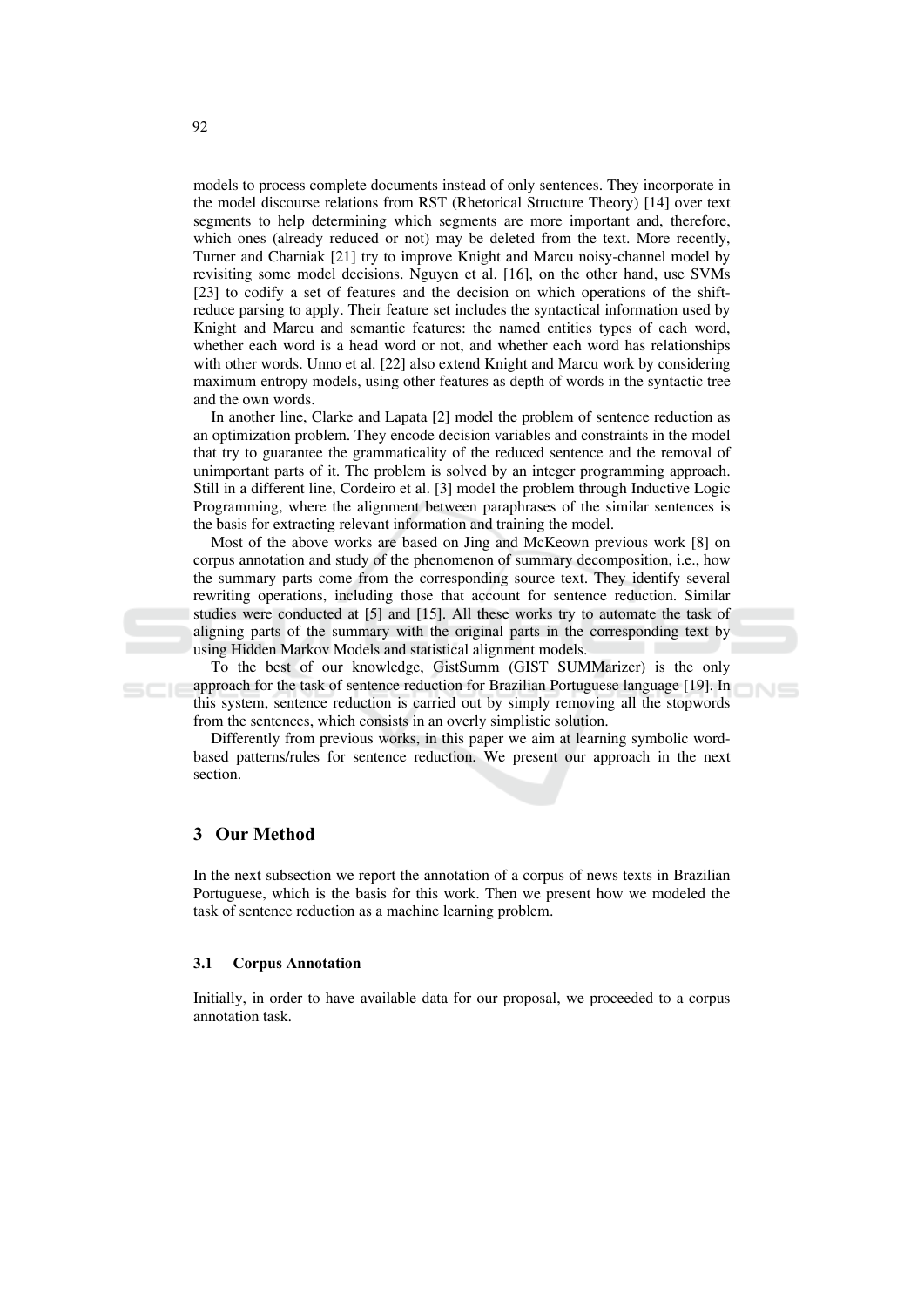We randomly selected 18 texts from TeMário corpus [18], which is a corpus consisting of news texts and their corresponding summaries in Brazilian Portuguese. The selection of this number of texts is due to the amount of necessary effort to annotate them. As it will be shown later, such amount showed to be enough for learning interesting sentence reduction rules.

Nine computational linguists were asked to read 2 texts each, to judge each sentence, and to annotate possible sentence parts that could be removed. Each text was annotated by only one judger. The instruction for the annotation was simply to annotate parts of the sentences (words, phrases, or entire clauses) that could be removed, without loosing grammaticality. It was not necessary to identify sentence parts to be removed in every sentence, since some sentences are very important and should be kept intact. We also did not establish any compression rate, i.e., how much sentences should be compressed.

Some examples of annotated sentences (in Portuguese) are shown below, where the brackets indicate the parts that could be removed in a sentence reduction process:

#### Clinton chegou [a Tóquio] na terça-feira.

[Para analistas políticos,] o acordo firmado [ontem] muda substancialmente a relação entre EUA e Japão.

### A [maliciosa] canção deve grande parte [de seu impacto] ao produtor Clifton ["Specialist"] Dillon.

According to the instructions given to the annotators, grammaticality should be preserved. By asking the annotators to read the texts, we intended that their annotations kept the text focus and resulted in coherent and cohesive texts.

As a final step, we parsed the sentences with the PALAVRAS parser for Portuguese [1], which is told to be the best one for such language. The parser produces the syntactic tree and a shallow semantic analysis for each sentence. The shallow semantic analysis simply assigns semantic tags to some words in the sentence, e.g., human, local, animal, and organization tags. Notice that the semantic tags are not only named entity tags, since other words besides proper nouns may also be given tags.

#### $3.2$ **Sentence Reduction as a Machine Learning Problem**

We modeled the task of sentence reduction as a machine learning problem as follows. The information unit on which reduction decisions will be applied is the word. Each word of each sentence of a text must be judged in terms of a feature set that encode its relevance in the corresponding sentence and text. As a result, the word must be classified as "must be removed" or "must not be removed" from the sentence it belongs to.

It is important to say that we took into consideration all the tokens in the sentences, i.e., we also considered punctuation marks as words. This is important because, in some cases, punctuation marks are essential for sentence reduction, e.g., commas are one of the main hints for identifying relative clauses and appositions, whose words are good candidates for removal.

**JNS**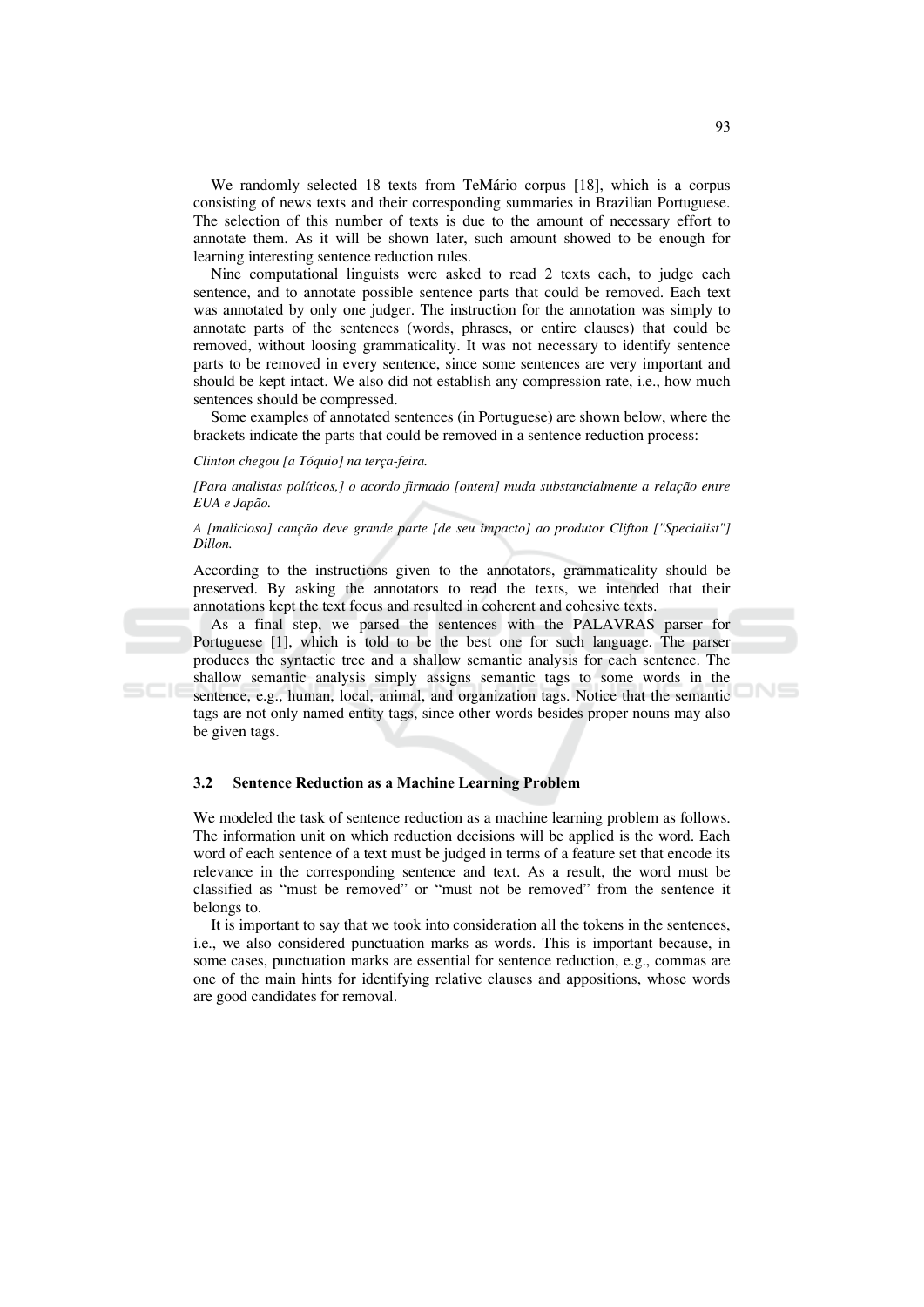Our features codify shallow (positional and distributional) and linguistic (morphosyntactic, syntactic and semantic) aspects of each word. We use 15 features, which are listed in what follows:

- Part of speech tag of the word (e.g., noun, verb, adverb, etc.);
- Main extra morphosyntactic information available for the word: this indicate, for instance, whether a verb is the main verb, and whether an article is definite or not; if such information is not available, the value for the feature is set to "none";
- Other extra morphosyntactic information available for the word: other possibly available information, as the previous feature;
- Syntactic information of the word: this feature specifies to which syntactic component the word belongs to, e.g., subject, direct object, adjuncts, etc.;
- Semantic tag of the word (e.g., human, organization, etc.): if not available, the value for this feature is set to "none";
- Secondary semantic tag of the word: as previous feature (since some words may have more than one semantic tag):
- Tertiary semantic tag of the word: as previous feature<sup>1</sup>;
- Part of speech of the preceding word (i.e., the word in the word-1 position): if there is not a preceding word (in the case the word is in the first position in the sentence), the value for this feature is set to "none";
- Part of speech of the other preceding word (i.e., the word in the word-2 position): same behavior of the previous feature;
- Part of speech of the following word (i.e., the word in the word+1 position): if there is not a following word (in the case the word is in the last position in the sentence), the value for this feature is set to "none":
- Part of speech of the other following word (i.e., the word in the word+2 position): same behavior of the previous feature;
- Frequency of the word: its value is the frequency of occurrence of the word in the text to which its sentence belongs;
- Presence in the most important sentence of the text: if the word occurs in the SCIEN sentence of the text that is judged as the most important, the value of this feature is "gist\_word", otherwise it is "not\_gist\_word"; all stopwords are defined as "not\_gist\_word", even if they occur in the most important sentence; the most important sentence is assumed to be the one that contains the most frequent words, and therefore, would convey the text main idea;
	- Position of the word in the text: this feature stores where the word occurs in the text – in the beginning (if the word is one of the  $20\%$  first words), in the end (the 20% last words), or in the middle of the text (every other word):
	- Position of the word in the sentence: this feature stores where the word occurs in the sentence it belongs to  $-$  in the beginning (if it is the first word of the sentence), in the end (if it is the last word  $-$  not counting punctuation in this case), or in the middle of the sentence (every other word).

Our features were built in a way to try to capture the important phenomena in sentence reduction process. Morphosyntactic (including part of speech) and syntactic features capture the functional importance of the words in the sentence and also the

 $1$  In fact, we verified that a word may have up to 3 semantic tags assigned to it by the PALAVRAS parser, and this is the reason for having 3 semantic features.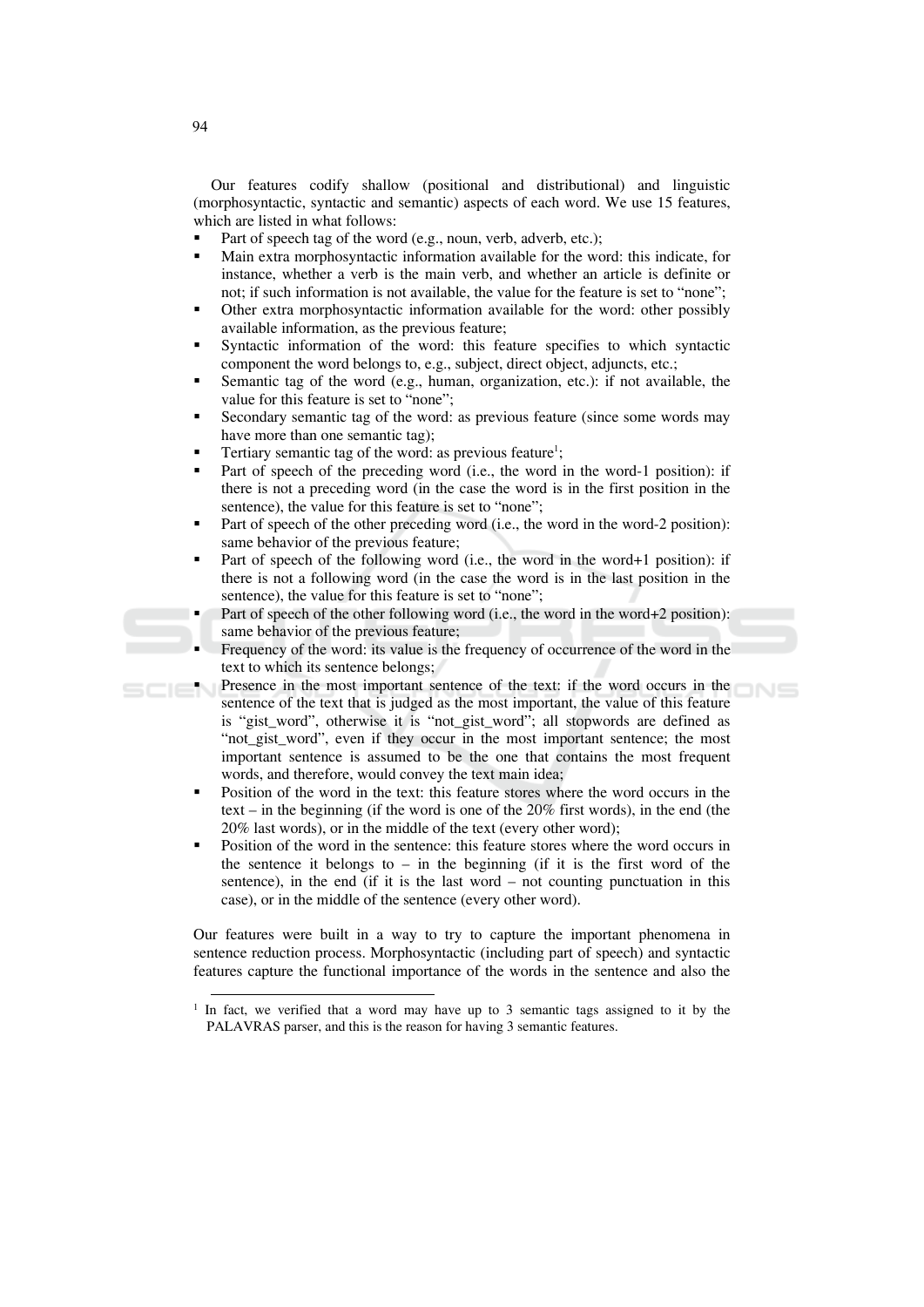local context (given the features for the preceding and following words of each word). Semantic features capture relevant meaning aspects that may eventually interfere in the reduction process. Frequency and presence-in-the-most-important-sentence features try to encode the context and the contribution of the words to the text focus. For computing these two features, the whole text is lemmatized in order to avoid discrepancies. In particular, for computing the feature presence-in-the-mostimportant-sentence, we used an intersentential summarization system [17]. The position of the words in the sentence and in the text also try to encode word importance, as it is known that some text parts usually contain more important information (for instance, it is widely known that news texts usually present their main information in the first sentences).

We extracted features for each word of the sentences of the 18 texts that were manually annotated. The class assigned to each word and its feature values was the one indicated by the human annotation: if the word was marked as possible to remove, the class was "must be removed"; otherwise it received the class "must not be removed".

Having the problem modeled in this way, we expect to be able to learn symbolic patterns/rules for deciding which words of a sentence to remove. Our experiments are described in the next section.

### 4 Experiments

We used the tool WEKA [24] for running our experiments. We selected decision trees (the J48 algorithm) for our experiments. As it is known, it is a symbolic representation, which may also be directly mapped into rules, as we wish in this work.

We randomly selected one text for test from the 18 available texts, while the remaining 17 texts were left for training. In general, the 17 texts produced 17.102 learning instances (remember that each word – including punctuation – produces an instance) after balancing the data by duplicating the "must be removed" instances, since there were much more "must not be removed" instances. Data duplication for balancing classes is a usual practice in machine learning, as it is discussed by Prati and Monard [20]. The text for testing produced 462 instances (unbalanced). We tried to use as many texts as possible for training (leaving only 1 text for testing) in order to try to learn interesting rules.

We obtained an error rate of 18.4% in the test set, i.e., a general precision of 81.6%. It is shown below some examples of rules extracted from the decision tree that we obtained:

IF the word is in the beginning of the sentence AND the part of speech tag is pronoun AND there is no extra morphosyntactic information available AND there is no semantic information available THEN the word must be removed.

IF the word is in the middle of the sentence AND it is part of a syntactical component of the type adverbial adjunct THEN the word must be removed.

These rules look intuitive and encode our general knowledge that pronouns in the beginning of sentences are important elements and that adverbs are not. Other rules are not so obvious. See, for instance, the following 2 rules: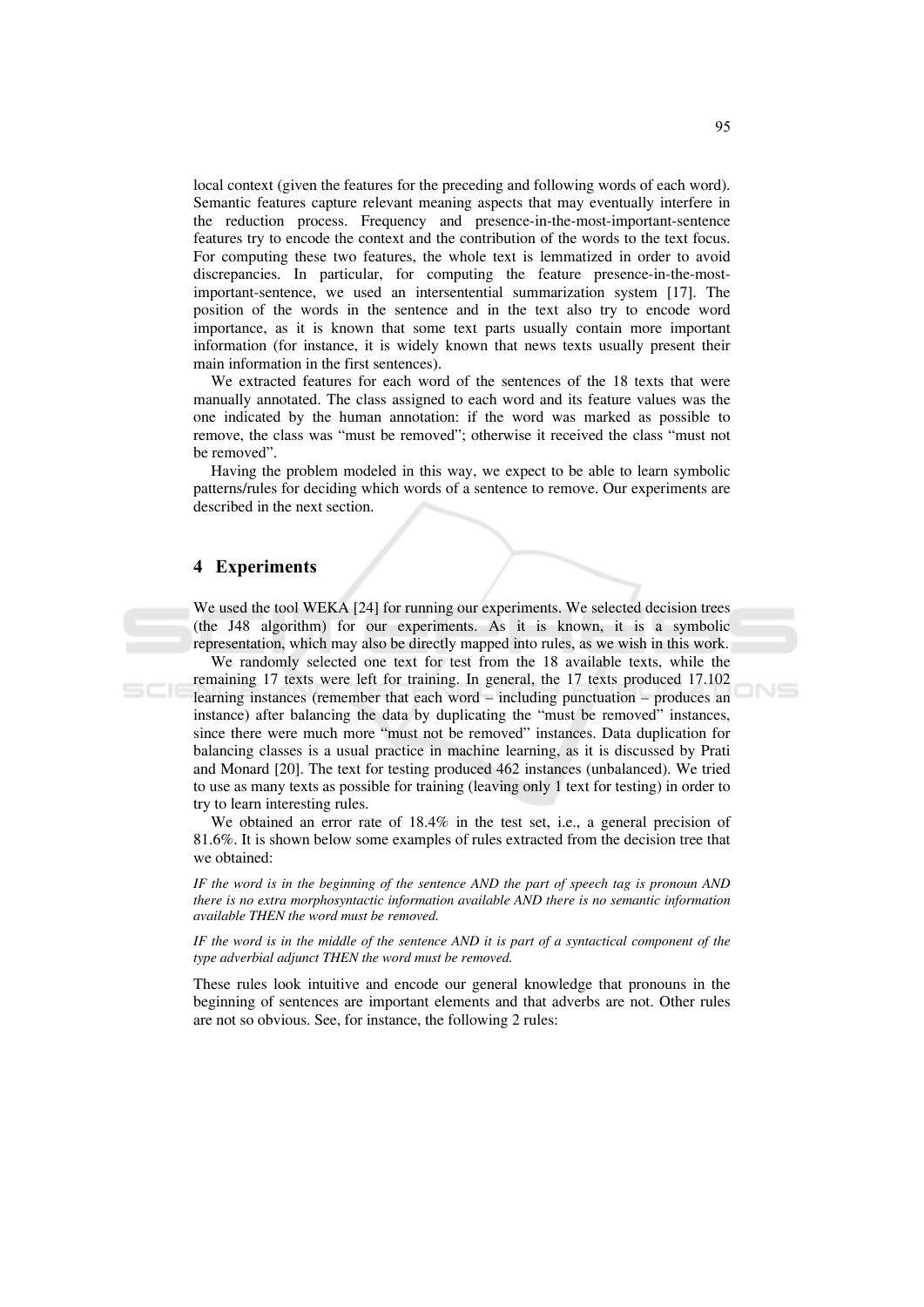IF the word is in the middle of the sentence AND it is part of the syntactic component of the type subject AND its semantic tag is administration THEN the word must not be removed.

IF the word is in the middle of the sentence AND it is part of the syntactic component of the type subject AND its semantic tag is organization THEN the word must be removed.

The semantic tags are the only difference between them, but one may see that the tags are of related nature (in fact, such tags are usually confused in semantic annotation tasks). Other rules are incredible simple and have high coverage (i.e., they correctly account for several instances). See, for instance, the rule below:

IF the word is in the end of a sentence THEN the word must not be removed.

In Table 1 we show the confusion matrix for the decision tree we learned. One can see that the results are quite good. Although the test set has relatively few "must be removed" instances, the decision tree correctly classified most of them, misclassifying only 3 instances (7.8% of them). For the "must not be removed" instances, 82 instances were misclassified (19.3% of them).

Table 1. Confusion matrix.

| Predicted class<br>Actual class | Must not be removed | Must be removed |
|---------------------------------|---------------------|-----------------|
| Must not be removed             |                     |                 |
| Must be removed                 |                     |                 |

The next step we performed was the informativeness evaluation of the sentences that our method produced. Informativeness is one of the most important evaluation criteria in summarization [12]. For performing the evaluation, we initially built the reduced sentences of the test set by removing the words indicated by the decision tree. We then collected the reduced sentences built by the human annotators for the same test set, the reduced sentences automatically produced by GistSumm, and the reduced sentences produced by randomly removing words (this process was automatically done). GistSumm and the random method were considered baseline methods in our evaluation, i.e., methods that we must outperform in order to show that our approach is worth of being pursued. The human sentences are our reference sentences, i.e., the ones that we aim at reproducing.

Having the reduced sentences given by the 4 methods above, we used ROUGE (Recall-Oriented Understudy for Gisting Evaluation) [11] for comparing the informativeness of the sentences. ROUGE is an automatic metric that is able to rank summaries (automatically produced or not) by their quality. This metric basically computes the number of n-grams that a summary under evaluation and at least one reference (human) summary have in common. The more n-grams in common they have, the best the summary under evaluation is. ROUGE authors have shown that such measure is as good as humans in ranking summaries, even if we consider only unigrams. For this reason, ROUGE has become a mandatory measure in any summarization evaluation and in international summarization contests (like TAC – Text Analysis Conference<sup>2</sup>, which is the most important conference on summarization), frequently replacing human judgment, which is expensive and

96

 $2$  www.nist.gov/tac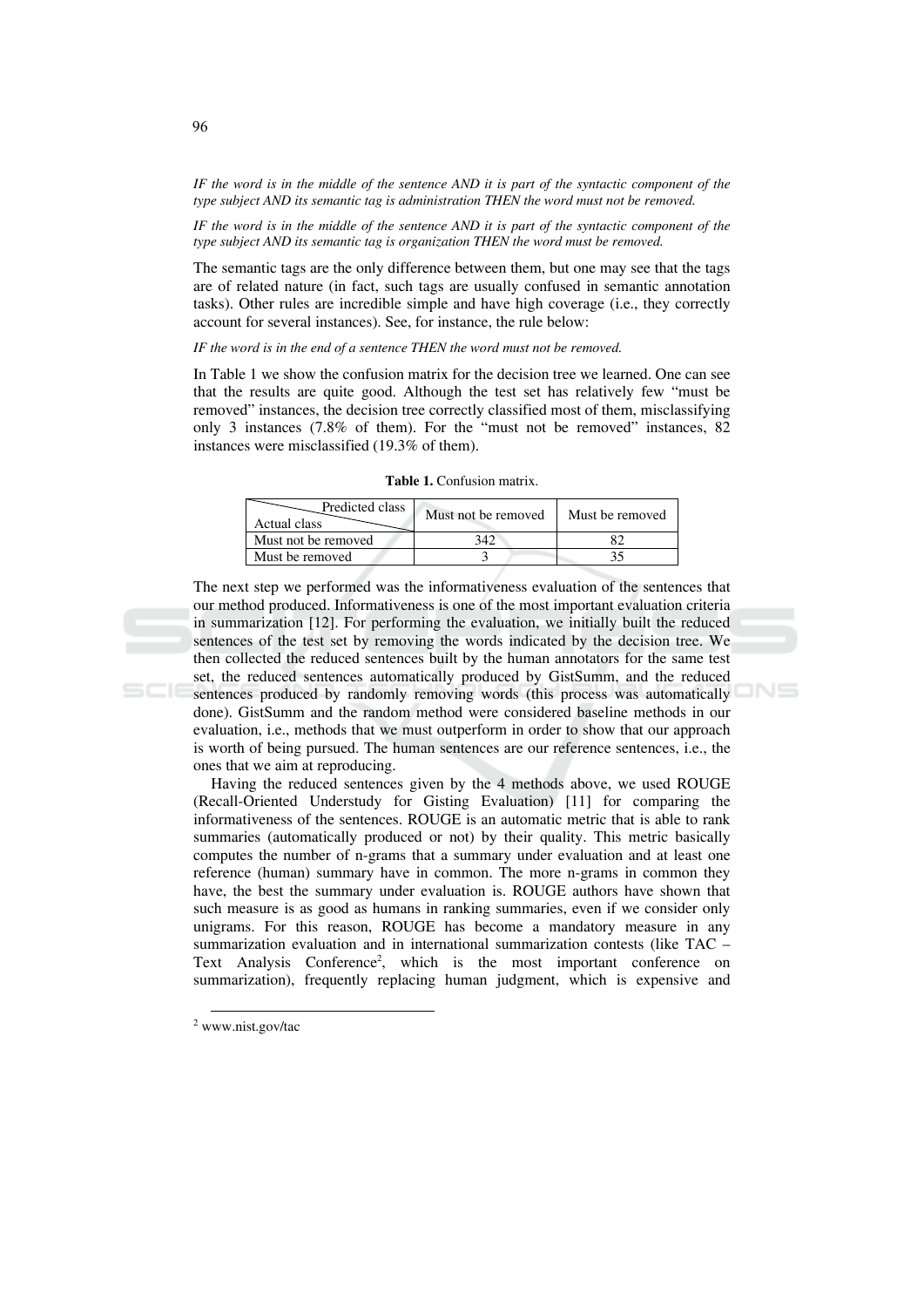subjective and, therefore, subject to errors and inconsistencies. ROUGE scores fall within the  $0$  (the worst) to 1 (the best) range.

We used the human summaries as reference summaries. ROUGE average results (for all the sentences in the test set) considering only unigrams are showed in Table 2. We show precision, coverage, and f-measure figures computed by ROUGE, which are measures traditionally used in the area. F-measure is a measure that combines precision and coverage, being a unique indicator of the quality of a system.

Table 2. Informativeness results.

|                 | Precision | Coverage | <i>F-measure</i> |
|-----------------|-----------|----------|------------------|
| Random method   | 0.82782   | 0.60067  | 0.69388          |
| <i>GistSumm</i> | 0.77676   | 0.67836  | 0.72026          |
| Our method      | 0.97418   | 0.69074  | 0.80392          |

One may see that our method outperforms both the random method and GistSumm in all the measures. Surprisingly, we not only achieved very high ROUGE scores (our precision is close to 1), but also performed much better than GistSumm, which we imagined would be a hard baseline to beat, since it only removes stopwords from the sentences and, therefore, does not run the risk of removing important content words.

As illustration, we show in Figure 1 examples of reduced sentences (in Portuguese) produced by the 3 automatic methods and by the human annotators, with good and bad reductions. It is important to notice that, each time the random method runs, it will produce different results. We believe that the last sentence produced by our method (item I) is not so good because the original sentence is very big and our model might still not be robust enough to deal with more complex structures like this, and/or we might not have enough training data on this particular structure type so that our method could not learn appropriate rules.

| Sentences produced by humans<br>Aviões da Otan bombardearam ontem posições sérvias ao norte de Sarajevo.<br>(a)<br>Um helicóptero da ONU tentou perseguir os sérvios, que responderam a tiros.<br>(b)<br>O texto da declaração evita qualquer sugestão de que os Estados Unidos estejam pedindo ao<br>(c)<br>Japão para revisar sua Constituição de 1947.                                                       |  |
|-----------------------------------------------------------------------------------------------------------------------------------------------------------------------------------------------------------------------------------------------------------------------------------------------------------------------------------------------------------------------------------------------------------------|--|
| Sentences produced by the random method<br>Aviões da bombardearam sérvias norte de Sarajevo.<br>(d)<br>Um da tentou perseguir os sérvios, tiros.<br>(e)<br>O texto da declaração qualquer sugestão de Estados estejam pedindo ao Japão para<br>(f)<br>Constituição 1947, compreensivelmente pacifista militarista país, exacerbado Segunda.                                                                     |  |
| Sentences produced by GistSumm<br>Aviões Otan bombardearam ontem posições sérvias norte Sarajevo.<br>(g)<br>Helicóptero ONU tentou perseguir sérvios, responderam tiros.<br>(h)<br>Texto declaração evita cuidadosamente sugestão Estados Unidos estejam pedindo Japão revisar<br>(i)<br>Constituição 1947, compreensivelmente pacifista depois passado militarista país, exacerbado<br>durante Segunda Guerra. |  |
| Sentences produced by our method<br>Aviões da Otan bombardearam ontem posições sérvias de Sarajevo.<br>(i)<br>Um helicóptero da ONU tentou perseguir os sérvios, tiros.<br>(k)<br>(1)<br>texto evita qualquer sugestão que Estados Unidos estejam pedindo ao Japão para sua<br>Constituição de.                                                                                                                 |  |

Fig. 1. Examples of reduced sentences.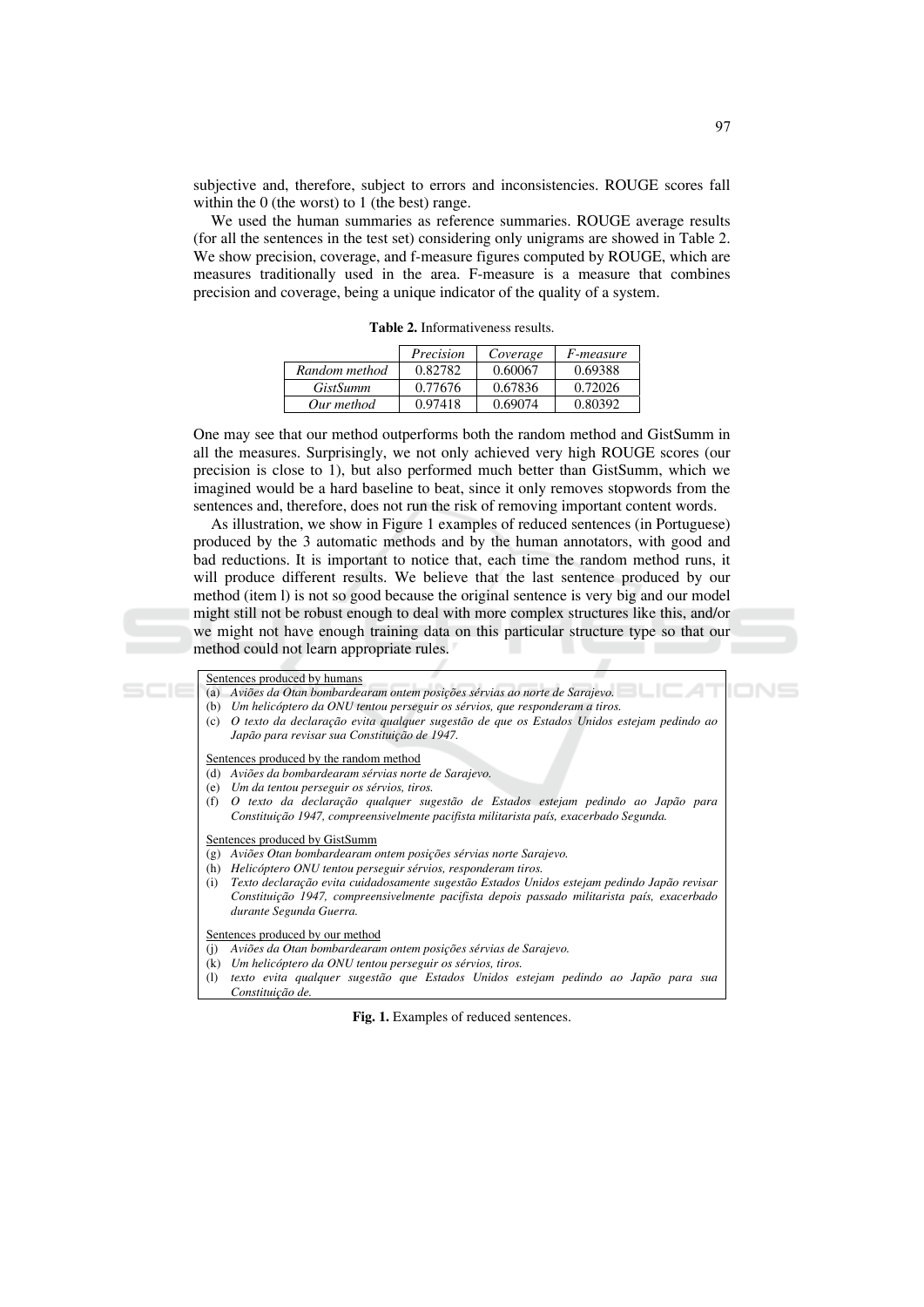We present some final remarks in the next section.

# **5** Final Remarks

The method we presented in this paper combine features of diverse nature in a symbolic machine learning technique in order to learn word-based patterns/rules for performing sentence reduction. We evaluated our method for Brazilian Portuguese language and showed that we achieved high accuracy and could outperform a random baseline and a system that we believed would be a hard baseline.

An important drawback of our approach is that it is not possible to specify a compression rate for the reduction process in the way we performed it here, since we modeled the task without considering such parameter. If the observation of certain compression rate is necessary, one might iteratively apply the learned reduction rules until the point that the compression rate is achieved.

One source of error that we could detect in sentence reduction comes from processing big sentences. More training data and/or more informative features may solve this (for instance, features encoding information about sentence chunks instead of words only). Another source of error is presumably the parser we use, but we did not undergo a strict verification of this point.

As future work, more robust evaluation should be carried out, including more texts in the training and test data sets, as well as comparing our approach to other methods for English, for instance. Although we tested our method for Portuguese, it looks general enough to be also applied to other languages. We also believe that one interesting research line in this area that is worth of following is to consider user queries (as it happens in query-focused summarization) as an extra parameter to guide sentence reduction.

oce

ATIONS

#### Acknowledgements

The authors are grateful to FAPESP and Santander for supporting this work.

### **References**

**SCIENCE AND** 

- 1. Bick, E. (2000). The Parsing System PALAVRAS: Automatic Grammatical Analysis of Portuguese in a Constraint Grammar Framework. Aarhus University Press.
- 2. Clark, J. and Lapata, M. (2006). Constraint-based Sentence Compression: An Integer Programming Approach. In the Proceedings of the COLING/ACL, pp. 144-151.
- 3. Cordeiro, J.P.; Dias, G.; Brazdil, P. (2009). Unsupervised Induction of Sentence Compression Rules. In the Proceedings of the Workshop on Language Generation and Summarisation, pp. 15-22. Singapore.
- 4. Daumé III, H. and Marcu, D. (2002). A noisy-channel model for document compression. In the Proceedings of the Conference of the Association for Computational Linguistics, pp. 449-456.